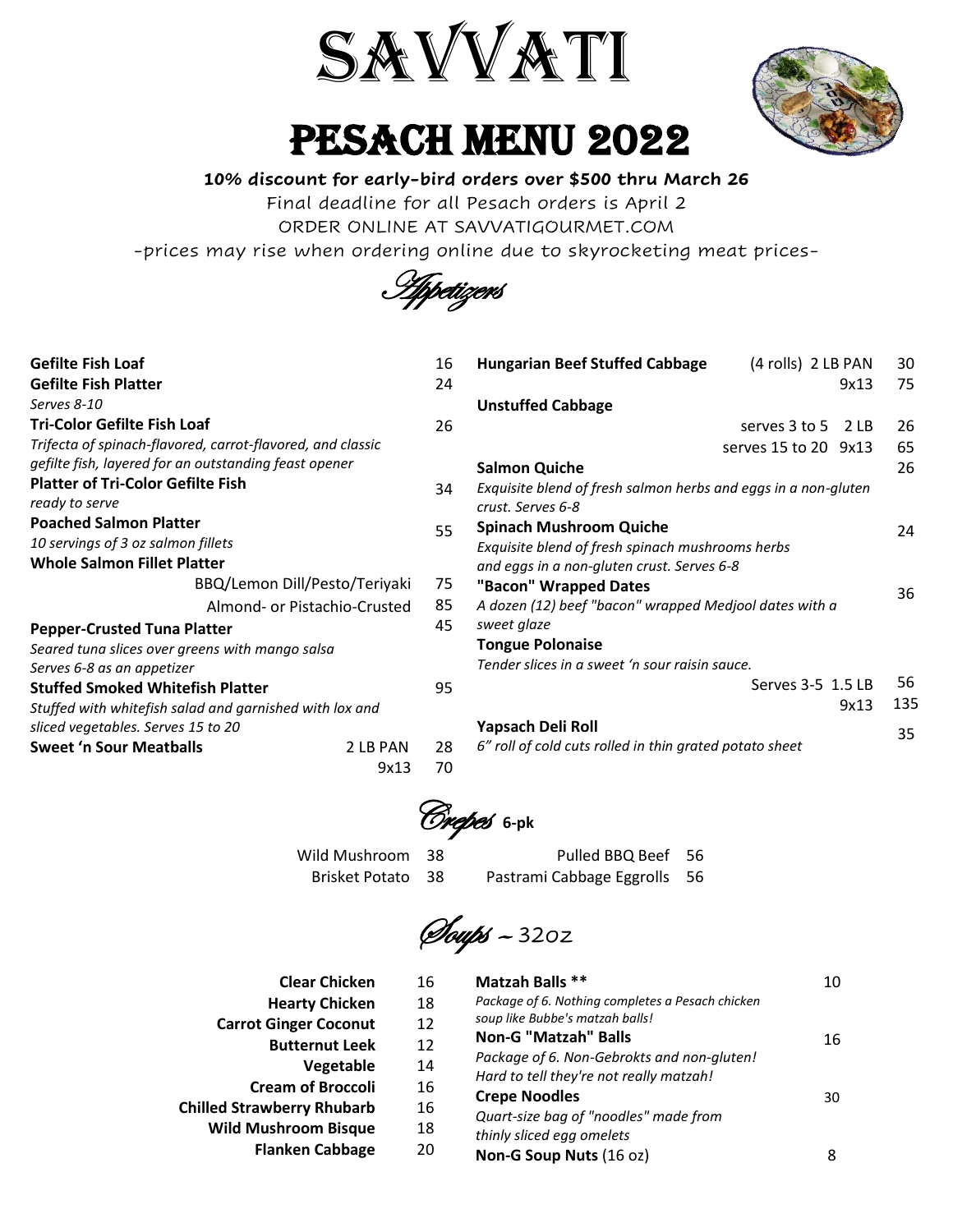Salads and Dips

# 16 OZ

- Quinoa Tabouli 14
- Raw Beet Salad 10
- Red Bliss Potato Salad 8
- Spanish Eggplant Salad 14
- Spinach Artichoke Dip 18
- Bishul Yisrael Tuna Salad 16
	- Whitefish Salad 16
- Zesty Marinated Olives 12
- Garlic Dip
- Israeli Salad 8

8

- Jalapeno Dip 8
- Mango Salsa 18
- Matbucha 12
- Moroccan Carrots 8
- No-Mayo Red Cabbage Slaw 7
	- Olive Dip 10
	- Olive Tapenade 16

Babaganoush 12

- Bruschetta Dip 10
- w/walnuts and raisins Carrot Salad 14
	- Chipotle Mayo 8
		- Chopped Liver 18
		- Cole Slaw 7
		- Cucumber Salad Dill Sauce 10
			- Egg Salad 8 12



|                                 | 2 LB<br>serves 6 to 8 | $9x13$ pan<br>serves 25 to 30 | Single Souffle<br>Serving 6-PK |
|---------------------------------|-----------------------|-------------------------------|--------------------------------|
| Potato                          | 14                    | 35                            | 16                             |
| Potato and Meat Yapsach         | 22                    | 55                            | 24                             |
| <b>Broccoli</b>                 | 18                    | 45                            | 20                             |
| Mixed Vegetable                 | 14                    | 35                            | 16                             |
| ** (MEAT) Mushroom Matzah       | 16                    | 40                            | 18                             |
| (contains nuts) Apple Cranberry | 18                    | 45                            | 20                             |
|                                 |                       |                               |                                |

Side Dishes

| 2 LB | 9X13 |                                    | 2 LB | 9X13 |
|------|------|------------------------------------|------|------|
| 16   | 40   | (contains nuts) Sweet Quinoa Pilaf | 22   | 55   |
| 12   | 30   | Shiitake Quinoa Pilaf              | 22   | 55   |
|      | 30   | Mushroom Non-G Farfel              | 22   | 55   |
|      | 36   | <b>Carrot Tzimmis</b>              | 18   | 42   |
| 12   | 30   | Roasted Broccoli & Cauliflower     | 16   | 42   |
| 22   | 55   | Ratatouille                        | 18   | 48   |
| 26   | 65   | Cauliflower Fried "Rice"           | 24   | 60   |
|      |      |                                    |      |      |

Roasted Root Vegetables 1 Homestyle Mashed Potatoes 1 Maple Pecan Sweet Potato Pie (6 stacks) Grilled Vegetable Stacks Rosemary Roasted Red Potatoes 1 Seasoned Spaghetti Squash 2 (contains nuts) Mock Sesame Noodles 2 *Spaghetti squash noodles coated in a sweet and spicy almond butter sauce*

<u>Entrees</u>

|                | Z LD | コハエコ |                                    |       |         |
|----------------|------|------|------------------------------------|-------|---------|
| our Meatballs  | 28   | 70   | **Golden Meat Matzah Lasagna       |       | 65 9x13 |
| Bourguignon    | 34   | 76   | Meatloaf 28 2-lb                   |       |         |
| ess BBQ Beef   | 36   | 90   | <b>Grilled Beef Sliders</b>        | 48 dz |         |
| and Broccoli   | 34   | 76   | (with kishke) Beef Cholent 65 9x13 |       |         |
| saka Rollatini | 28   | 70   | Yom Tov Pot Roast 92 Serves 8-10   |       |         |
| Kefte Kebabs   | 28   | 70   | Herbed Baby Lamb Chops 62          |       |         |
| Sliced Brisket | 46   | 115  | 4 chops pan-seared to medium       |       |         |
| l Beef Brisket | 48   | 120  | <b>Sticky Silan Short Ribs</b>     | 66    | -165    |

- Sweet n' Sour Mea
	- Beef Bourgui

2 LB 9x13

- Boneless BBO
	- Beef and Bro
- Moussaka Ro
	-
- serves 3-4 Sliced B
- Candied Corned Beef B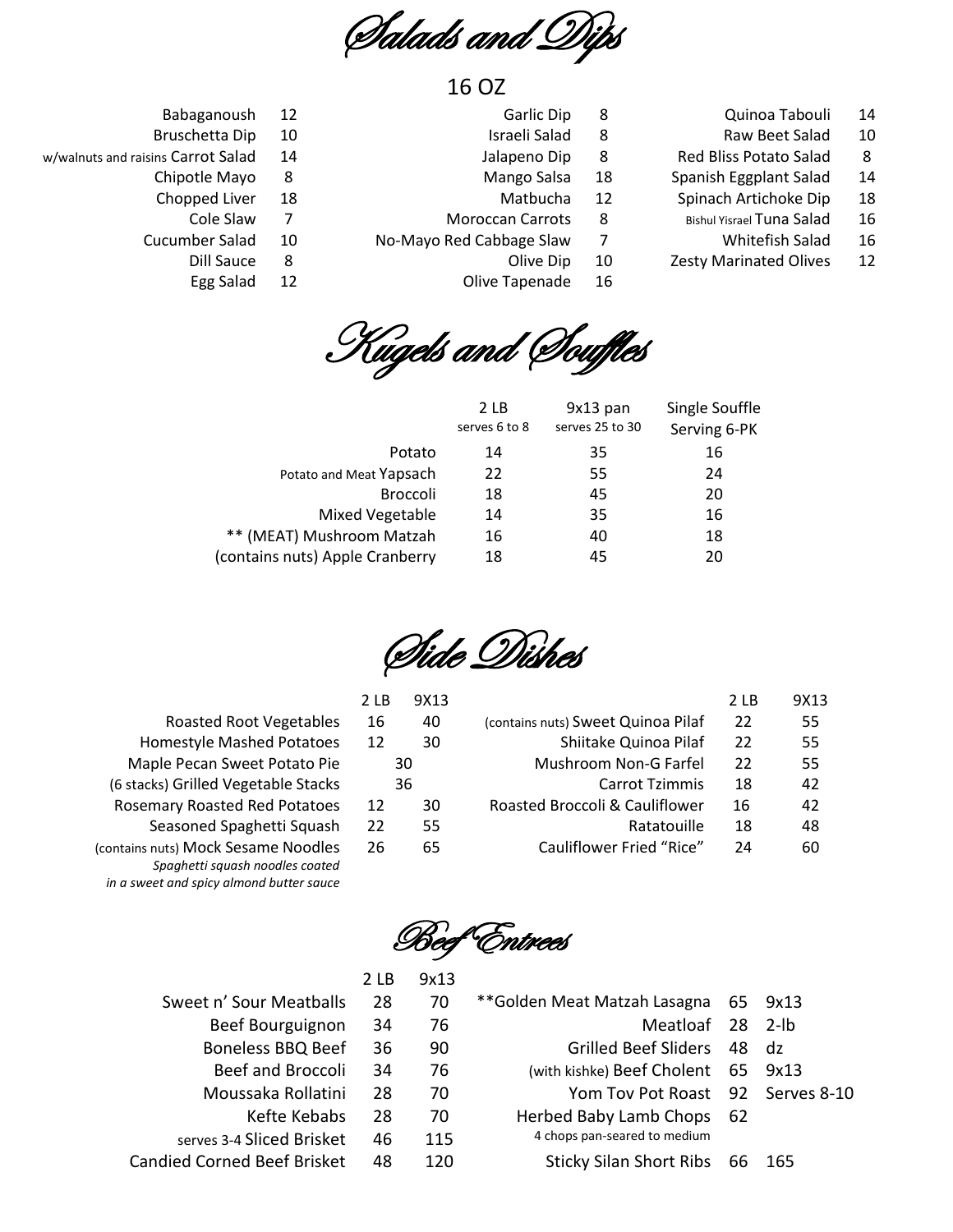Chicken Entrees

| 6-pc DARK MEAT Roast Chicken          | 48 | Non-G Breaded                        | 2 LB | 9x13             |
|---------------------------------------|----|--------------------------------------|------|------------------|
| w/ onions peppers mushrooms           |    | Chicken Fingers                      | 35   | 88               |
| 6-pc DARK MEAT Pomegranate Chicken    | 52 | <b>Chinese Cashew Chicken</b>        | 48   | 120              |
| 6-pc DARK MEAT Chicken Marbella       | 56 | Sliced Chicken Shawarma              | 34   | 85               |
| 3-pc Chicken Marsala Cutlets          | 54 | Veggie Stuffed                       |      | 38               |
|                                       |    | Roasted Whole Fryer Chicken          |      |                  |
| 3-pc Chicken Piccata Cutlets          | 54 | Honey BBQ Chicken Wings              | 34   | 85               |
| 3-pc Herb Grilled Chicken Cutlets     | 52 | <b>Sticky BBQ Chicken Drumsticks</b> |      | 48 (8-pk)        |
| 3-pc Non-Gluten Chicken Schnitzel     | 55 | <b>Glazed Stuffed Cornish Hens</b>   | 42   | $(2 \text{ pc})$ |
| 3-pc Coconut-Coated Chicken Schnitzel | 58 | Pastrami Stuffed Capons              |      | 52 (3 pc)        |
|                                       |    | (skin-on boneless thighs)            |      |                  |
|                                       |    |                                      |      |                  |

Fish Entrees

- (Lemon Dill/Teriyaki) 2-pc Salmon 22
	- 2-pc Salmon Almondine 26 Flounder Florentine 28 70
	- 2-pc Moroccan Salmon 24 3-pc Non-G Flounder Francaise 36
	- 2-pc Salmon Florentine 32 2-pc Pan Seared Pesto

6-pc Salmon Croquettes 36

Vegan/Vegetarian Dishes

- 9x13 Vegetarian Stuffed Mushrooms
	- button mushrooms stuffed with sauteed vegetables and aromatics
- 2-pk Quinoa Pignola Stuffed Acorn Squash 32 2-pk Quinoa Stuffed Portobellos 26

Chilean Sea Bass

Moroccan Flounder

2 LB 24

9x13 60

52

55 Vegetarian Eggplant "Parmesan" (2 lb) 24

Extras

- on keepsake dish Complete Seder Plate 35 •
- Seder Romaine Leaves (for 2 people) 28 •

pre-checked leaves for 2 portions/person (4 total) for the Seder

16OZ 16OZ

Charoses 18 Pareve Caesar Dressing 8

- Grated Horseradish 14 Strawberry Citrus Vinaigrette 12
	- Mushroom Sauce 10 Raspberry Shallot Vinaigrette 14
		- Marsala Sauce 14 Caramelized Onions 12
	- Candied Walnuts 16 (64oz) Kedem Grape Juice 6
	- (1 lb) Dried Pears 12 (1 lb) 18-Min Matzah 5
- (1 lb) Dried Apricots 8 (1 lb) Machine Shmura Matzah 9
- 
- -
	-
- 
-